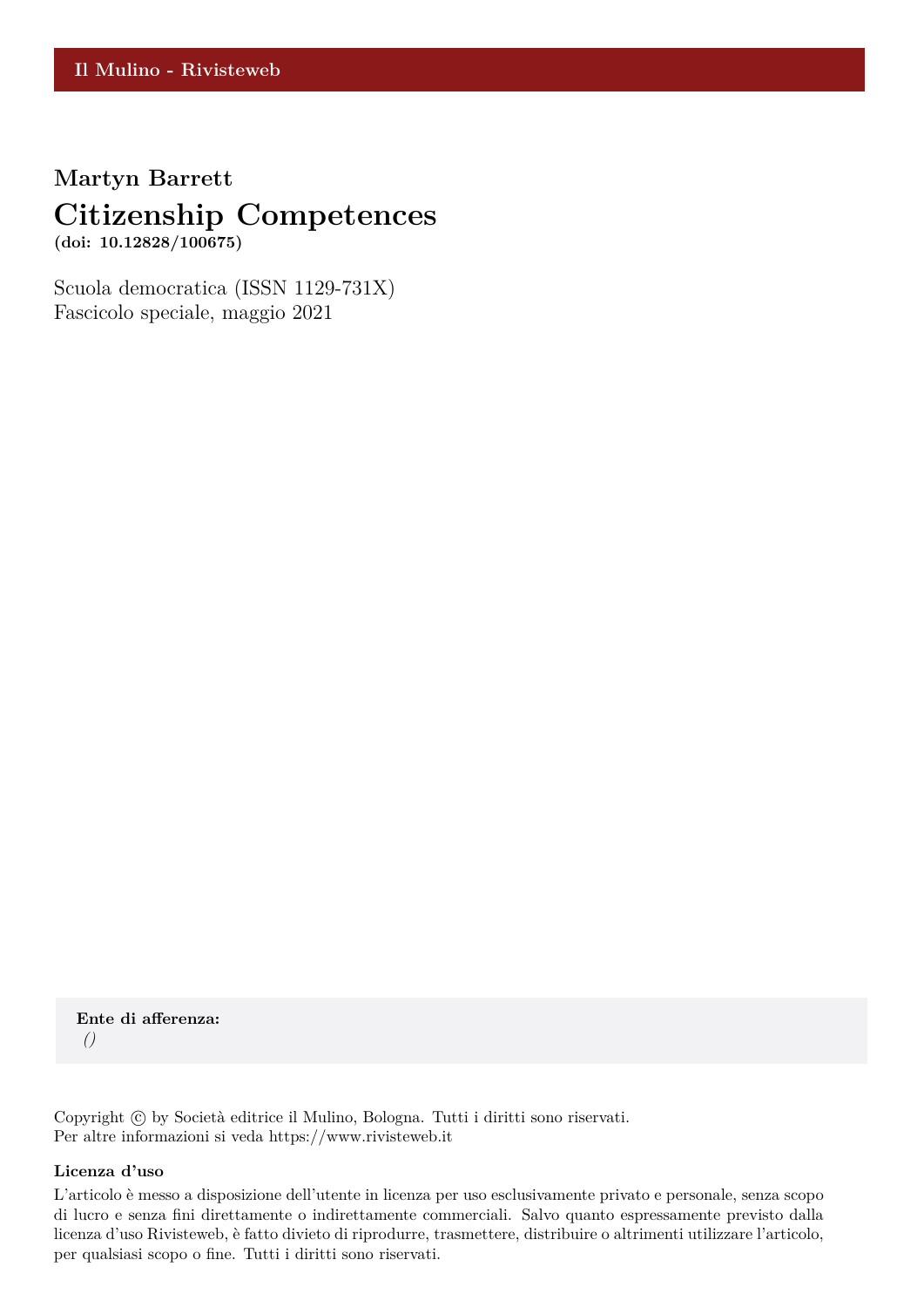# **Citizenship Competences**

by **Martyn Barrett**

**ABSTRACT:** *This paper provides an overview of the 20 citizenship competences that are specified by the Council of Europe's Reference Framework of Competences for Democratic Culture (Barrett et al., 2018a, 2018b, 2018c). The procedure that was used to identify these 20 competences is described, and some of the notable characteristics of the set of 20 competences are discussed. In addition, the descriptors that have been developed for the competences are explained. Descriptors are clear, explicit and concise descriptions of the concrete observable behaviours that a person will display if they have achieved a certain level of proficiency in a given competence. It is argued that these 20 competences, together with their accompanying descriptors, provide educators with a powerful set of tools for implementing a comprehensive, coherent and transparent approach to civic and citizenship education.* 

**KEYWORDS:** *Citizenship, Competence, Competences, Descriptors, Proficiency levels*

This paper discusses the competences that may be taught and learned in civic and citizenship education (CCE). The account offered here draws upon the Council of Europe's *Reference Framework of Competences for Democratic Culture* (RFCDC) (Barrett *et al.*, 2018a, 2018b, 2018c), which specifies a set of 20 citizenship competences that can be promoted through education. This paper provides a broad overview of these 20 competences.

Before describing these competences, it is important to state a basic assumption made by the RFCDC concerning the competences required for citizenship within culturally diverse democratic societies. This assumption is that democratic competence within such societies needs to include intercultural competence. A fundamental principle of democracy is that the people who are affected by

Martyn Barrett, *University of Surrey*, m.barrett@surrey.ac.uk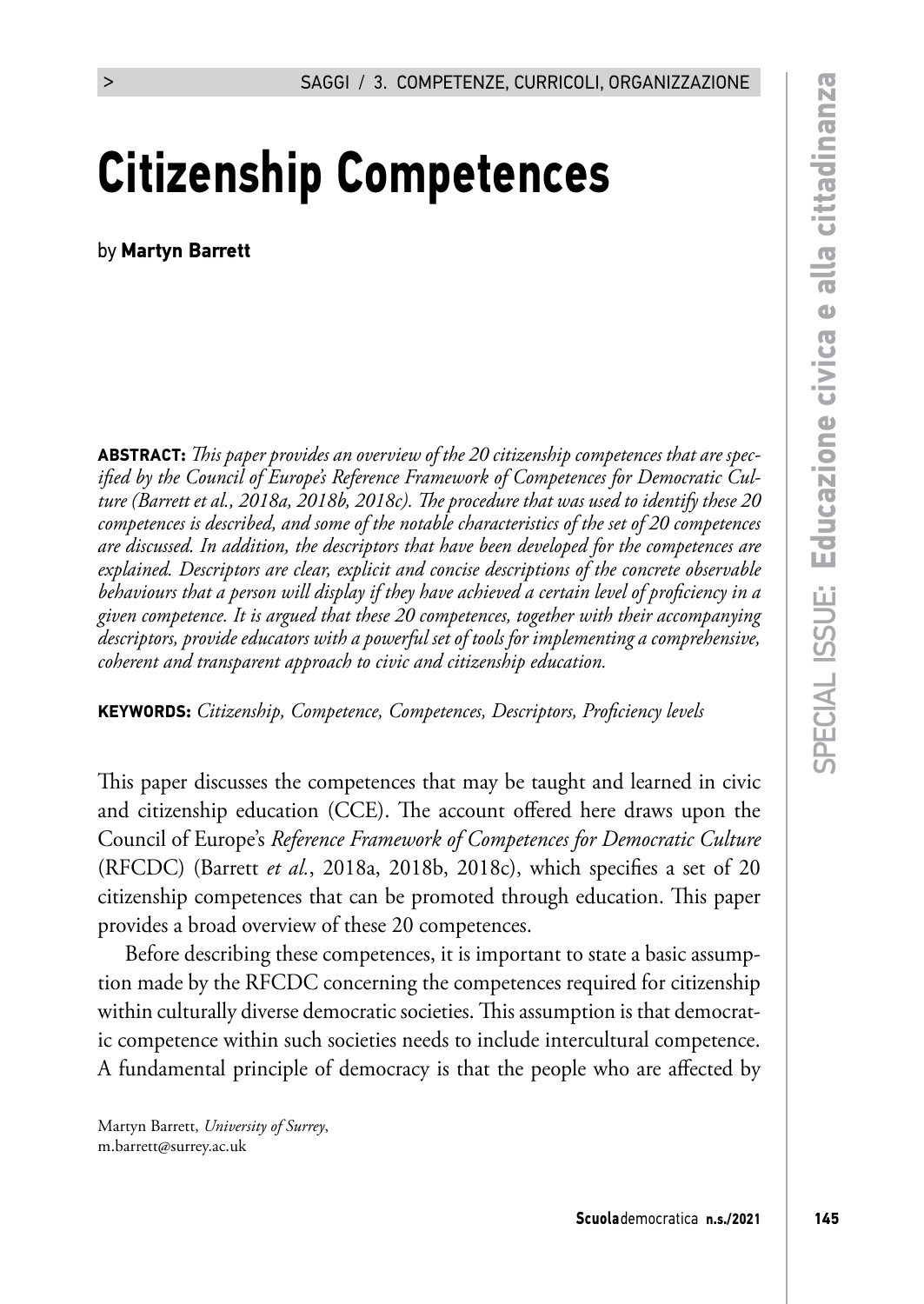political decisions should be able to express their views when those decisions are being made, and that decision-makers should pay attention to those views when they make their decisions. In a culturally diverse society, respectful intercultural dialogue is therefore essential for democratic communication, discussion and debate, and for enabling all citizens to contribute to political decision-making on an equal basis, irrespective of their specific cultural affiliations. However, in order to participate in respectful intercultural dialogue with fellow citizens, intercultural competence is required. Hence, the RFCDC treats intercultural competence as an intrinsic component of democratic competence in the case of citizens who live within culturally diverse societies.

#### **1. The concept of competence**

The RFCDC builds on previous insights into the nature of competence, especially those of Jonnaert *et al.* (2006) and Kennedy *et al.* (2009). Taking its cue from their work, the RFCDC defines 'competence' as the ability to select, activate, organise and apply relevant psychological resources (values, attitudes, skills, knowledge and/or understanding) in order to respond appropriately and effectively to the demands, challenges and opportunities that are presented by a given type of situation. Democratic competence, which is the overall goal of CCE, is therefore defined as the ability to select, activate, organise and apply relevant psychological resources in order to respond appropriately and effectively to the demands, challenges and opportunities that are presented by democratic situations.

The RFCDC construes such competence in dynamic terms. This is because responding to a situation in an appropriate and effective manner requires the individual to actively monitor the impacts and results of their behaviour, and to monitor the situation itself as it develops. If the behaviour fails to achieve its intended purpose, or if the demands of the situation change, then a competent individual will modify their behaviour in an appropriate way, possibly by drawing on further psychological resources, in order to meet the evolving needs of the situation. In other words, a competent individual will mobilise and use psychological resources in a dynamic and fluid manner, self-regulating their behaviour and adjusting it according to situational circumstances.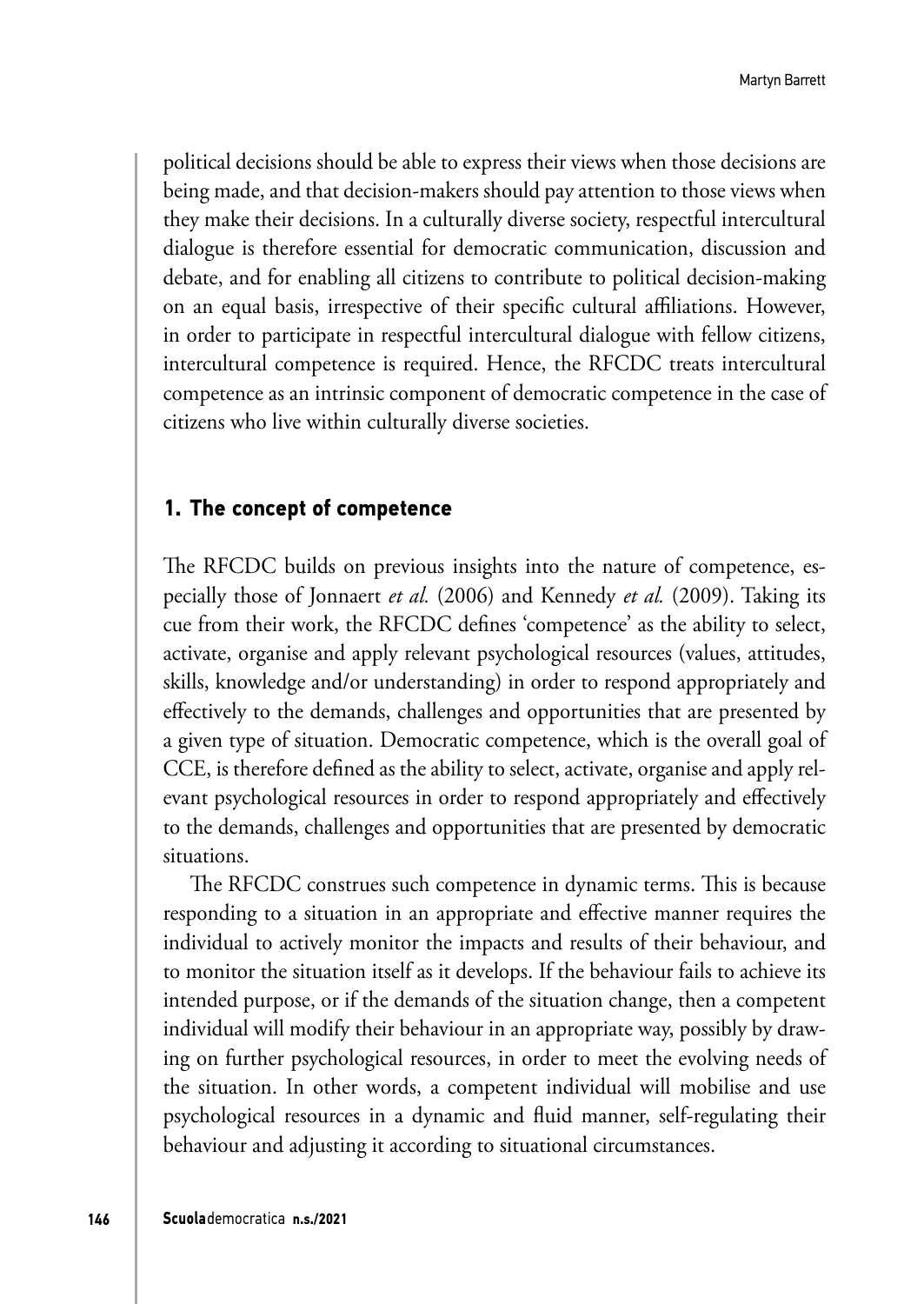In addition to this global and holistic use of the term 'competence' (in the singular), the term 'competences' (in the plural) is used by the RFCDC to refer to the specific psychological resources (the specific values, attitudes, skills, knowledge and understanding) that may be activated and applied in the production of competent behaviour. In other words, in the terminology of the RFCDC, 'competence' consists of the selection, activation and coordination of 'competences' and the application of these competences in an adaptive and dynamic manner to concrete situations.

# **2. The set of competences required for behaving effectively and appropriately within democratic situations**

The RFCDC proposes that 20 specific competences are required for responding appropriately and effectively to the demands, challenges and opportunities

**FIG. 1.** *The 20 citizenship competences required for participating effectively and appropriately in democratic situations, according to the RFCDC*



Source: Barrett *et al.* (2018a), © Council of Europe, reproduced with permission

**saggi**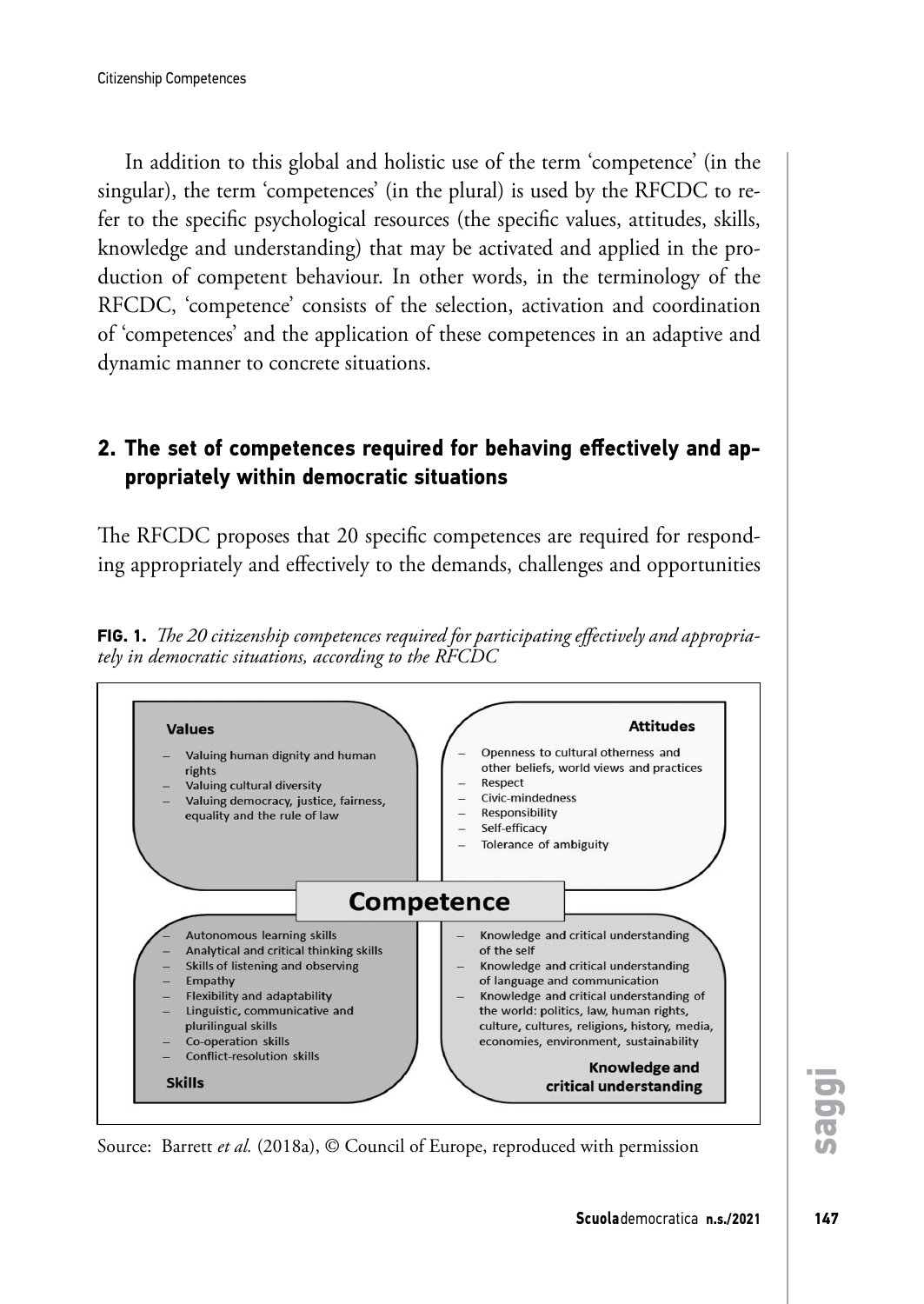of democratic situations. These 20 competences are shown in Figure 1. These are therefore the competences that CCE needs to help young people to acquire and use, in order to enable them to function as competent democratic citizens.

It is helpful to understand how these 20 specific competences were identified (see Barrett, 2016, for a full account). From the outset, the expert group developing the RFCDC was mindful of the fact that there was a substantial body of previous research into citizenship competences. For this reason, the group began its work by conducting an audit of existing proposals concerning citizenship competences. In total, 101 previous conceptual schemes of democratic and intercultural competence were examined (for a list, see Barrett, 2016, Appendix A).

The audit revealed widespread mismatches across these schemes in terms of: (i) the number of competences which they contained; (ii) the level of generality at which these competences were specified; and (iii) the ways in which the competences were grouped and classified. Consequently, the 101 schemes were decomposed to identify all of the individual competences which they contained, and these competences were then grouped into cognate sets. Not all of the competences could be placed into particular sets with full confidence. For example, some competences described in the schemes were vague, while others were formulated in a way which combined two or more conceptually distinct competences. In addition, some schemes were more exhaustive and complete than others.

In order to organise the competences, a set of principled criteria was used. These criteria included conceptual clarity, formulation at a general rather than a specific level, and commonality across a number of the schemes being audited. In addition, because a core goal was to construct a competence model for use in educational planning, only competences that were judged to be teachable, learnable and assessable (through either self-assessment or assessment by others) were included in the final set. Applying these criteria to the competences that had been derived from the competence schemes, the 20 core competences shown in Figure 1 were identified.

These 20 competences were then subjected to a further process of conceptual refinement and clarification in their formulation, ensuring that the most important aspects of each competence were being captured by the model, and a document containing a first draft of the competence model was written. This document was circulated in an international consultation involving academic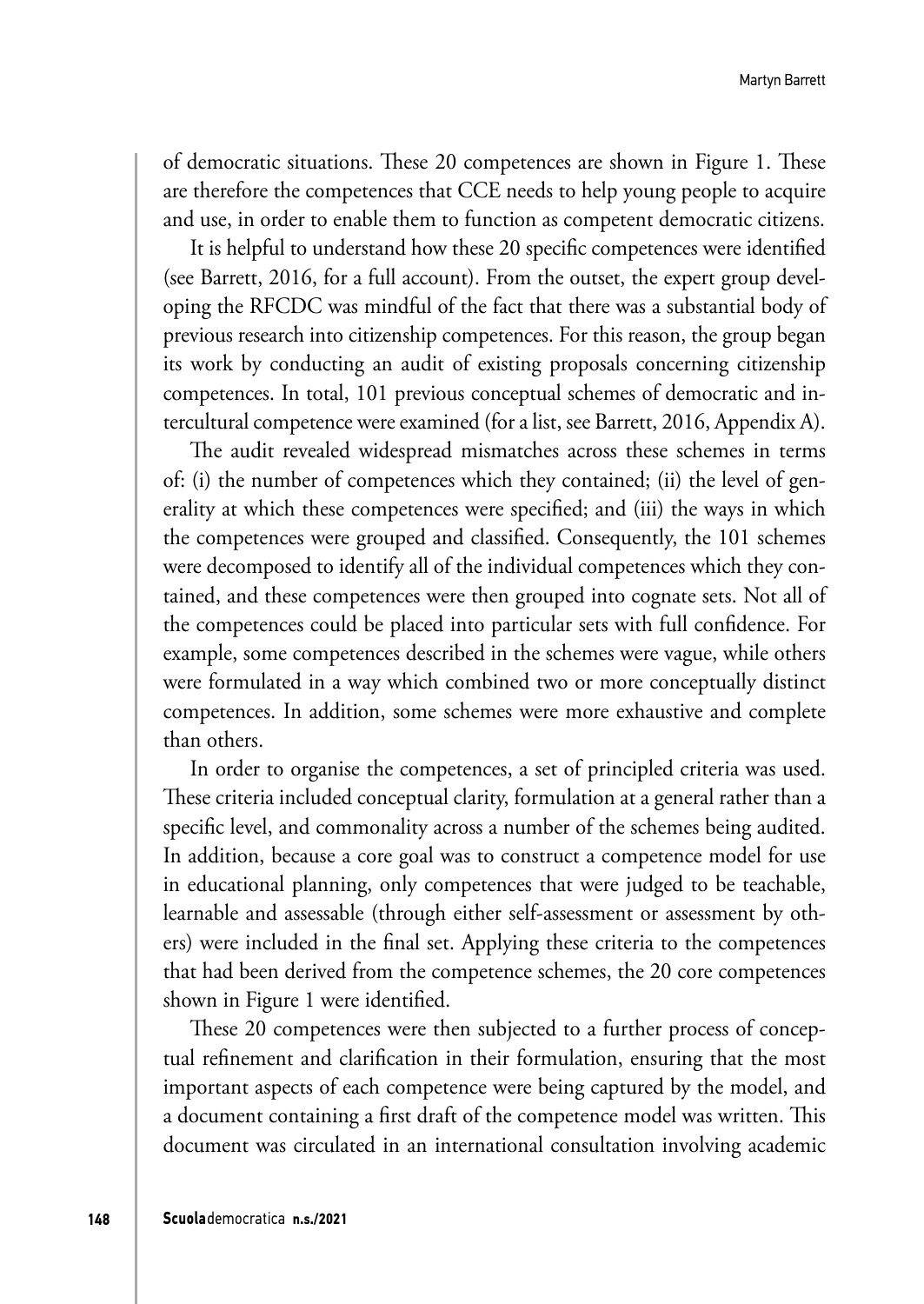experts, education practitioners and education policymakers, including experts nominated by the education ministries of the Council of Europe's member states. The model received very strong endorsement in this consultation. In the final stage of development, the model was fine-tuned and finalised, taking into account the feedback that had been received.

As can be seen from Figure 1, the competences fall into four broad categories: values, attitudes, skills, and knowledge and critical understanding. Summary descriptions of the 20 competences are provided in Box 1. Readers who wish to read the full descriptions of each competence should consult Barrett et al. (2018a; see also Barrett, 2016).

Box 1

*Summary descriptions of the 20 citizenship competences specified by the RFCDC*

- Values
- *Valuing human dignity and human rights.* This value is based on the general belief that every human being is of equal worth, has equal dignity, is entitled to equal respect, and is entitled to the same set of human rights and fundamental freedoms, and ought to be treated accordingly.
- *Valuing cultural diversity.* This value is based on the general belief that other cultural affiliations, cultural variability and diversity, and pluralism of perspectives, views and practices ought to be positively regarded, appreciated and cherished.
- *Valuing democracy, justice, fairness, equality and the rule of law.* This set of values is based on the general belief that societies ought to operate and be governed through democratic processes which respect the principles of justice, fairness, equality and the rule of law.
- Attitudes
- *Openness to cultural otherness and to other beliefs, world views and practices.* Openness is an attitude towards people who are perceived to have different cultural affiliations from oneself or towards beliefs, world views and practices which differ from one's own. It involves sensitivity towards, curiosity about and willingness to engage with other people and other perspectives on the world.
- *Respect.* Respect consists of positive regard and esteem for someone or something based on the judgement that they have intrinsic importance, worth or value. Having respect for other people who are perceived to have different cultural affiliations or

**saggi**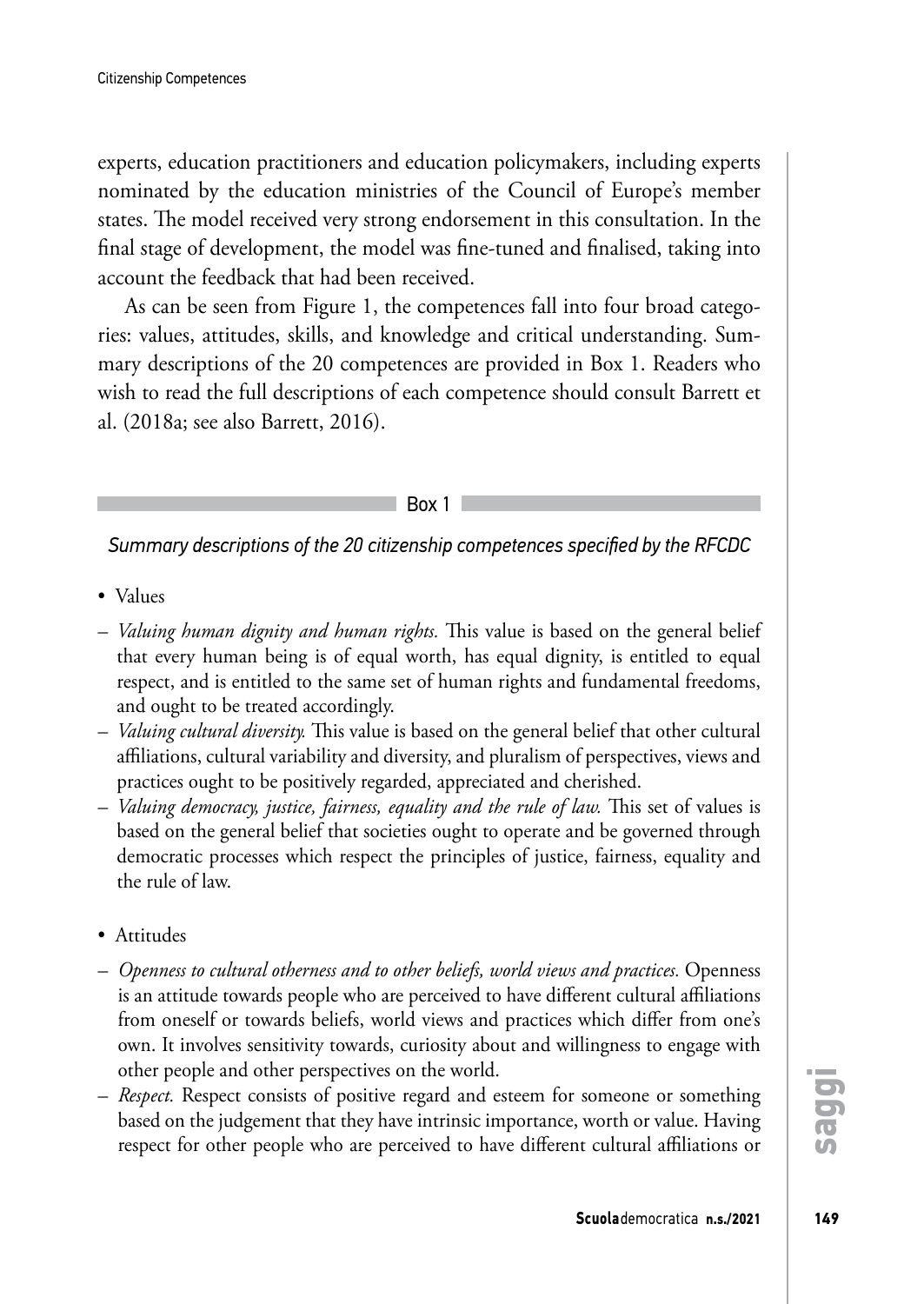different beliefs, opinions or practices from one's own is vital for effective intercultural dialogue and a culture of democracy.

- *Civic-mindedness.* Civic-mindedness is an attitude towards a community or social group to which one belongs that is larger than one's immediate circle of family and friends. It involves a sense of belonging to that community, an awareness of other people in the community, an awareness of the effects of one's actions on those people, solidarity with other members of the community, and a sense of civic duty towards the community.
- *Responsibility.* Responsibility is an attitude towards one's own actions. It involves being reflective about one's actions, forming intentions about how to act in a morally appropriate way, conscientiously performing those actions, and holding oneself accountable for the outcomes of those actions.
- *Self-efficacy.* Self-efficacy is an attitude towards the self. It involves a positive belief in one's own ability to undertake the actions that are required to achieve particular goals, and confidence that one can understand issues, select appropriate methods for accomplishing tasks, navigate obstacles successfully, and make a difference in the world.
- *Tolerance of ambiguity.* Tolerance of ambiguity is an attitude towards situations which are uncertain and subject to multiple conflicting interpretations. It involves evaluating these kinds of situations positively and dealing with them constructively.
- Skills
- *Autonomous learning skills.* Autonomous learning skills are the skills required to pursue, organise and evaluate one's own learning in accordance with one's own needs, in a self-directed manner, without being prompted by others.
- *Analytical and critical thinking skills.* Analytical and critical thinking skills are the skills required to analyse, evaluate and make judgements about materials of any kind (e.g., texts, arguments, interpretations, issues, events, experiences, etc.) in a systematic and logical manner.
- *Skills of listening and observing.* Skills of listening and observing are the skills required to notice and understand what is being said and how it is being said, and to notice and understand other people's non-verbal behaviour.
- *Empathy.* Empathy is the set of skills required to understand and relate to other people's thoughts, beliefs and feelings, and to see the world from other people's perspectives.
- *Flexibility and adaptability.* Flexibility and adaptability are the skills required to adjust and regulate one's thoughts, feelings or behaviours so that one can respond effectively and appropriately to new contexts and situations.
- *Linguistic, communicative and plurilingual skills.* Linguistic, communicative and plurilingual skills are the skills required to communicate effectively and appropriately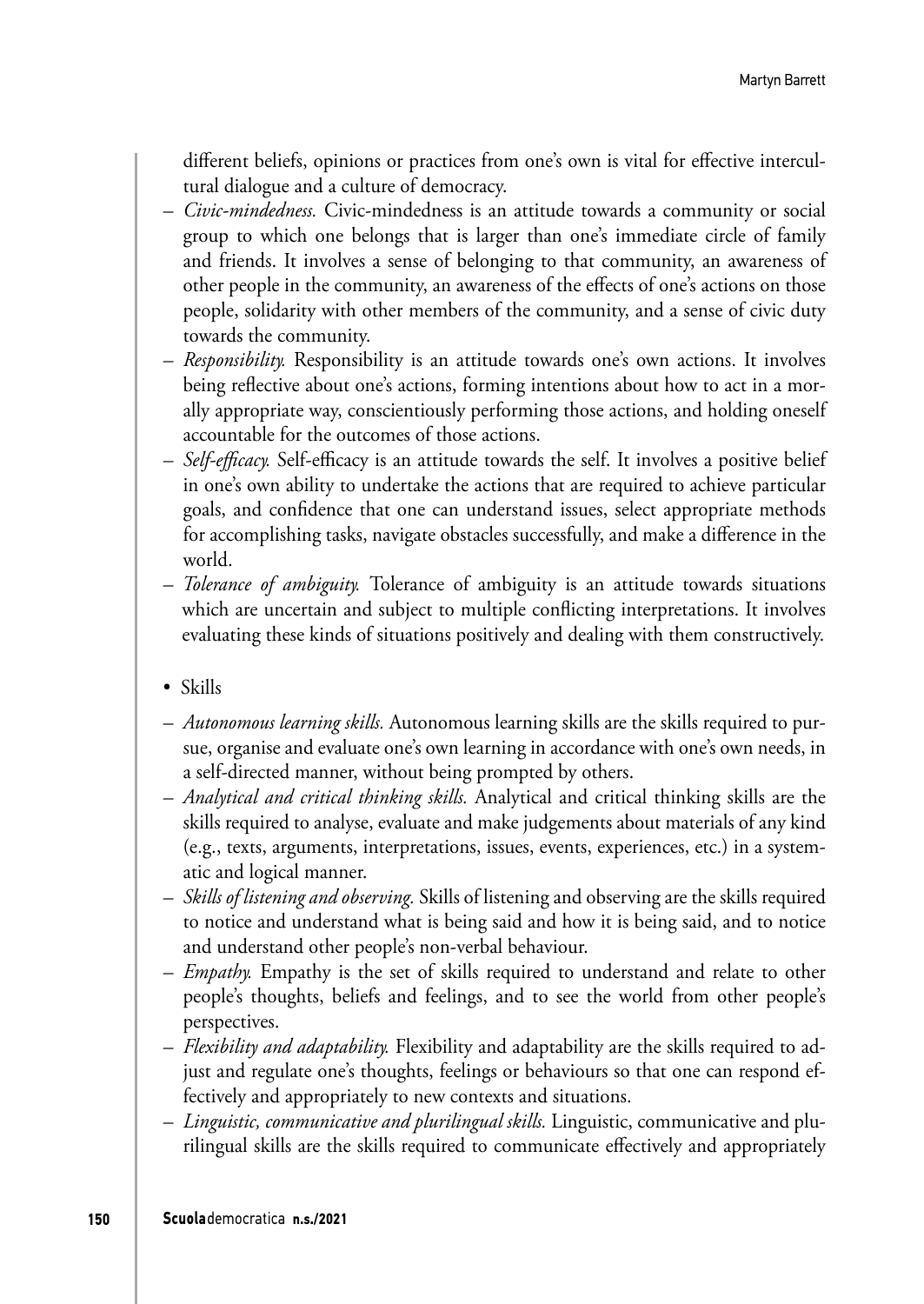with people who speak the same or another language, and to act as a mediator between speakers of different languages.

- *Cooperation skills.* Cooperation skills are the skills required to participate successfully with others in shared activities, tasks and ventures and to encourage others to cooperate so that group goals may be achieved.
- *Conflict-resolution skills.* Conflict-resolution skills are the skills required to address, manage and resolve conflicts in a peaceful way by guiding conflicting parties towards optimal solutions that are acceptable to all parties.
- Knowledge and critical understanding
- *Knowledge and critical understanding of the self.* This includes knowledge and critical understanding of one's own thoughts, beliefs, feelings and motivations, and of one's own cultural affiliations and perspective on the world.
- *Knowledge and critical understanding of language and communication.* This includes knowledge and critical understanding of the socially appropriate verbal and nonverbal communicative conventions that operate in the language(s) which one speaks, of the effects that different communication styles can have on other people, and of how every language expresses culturally shared meanings in a unique way.
- *Knowledge and critical understanding of the world.* This includes a large and complex body of knowledge and critical understanding in a variety of areas including politics, law, human rights, culture, cultures, religions, history, media, economies, the environment and sustainability.

*Source*: Barrett (2016), © Council of Europe, reproduced with permission.

It should be noted that some of the competences, such as openness and empathy, may be targeted from a relatively early age at pre-school and primary school. However, others, such as knowledge and critical understanding of politics, law and economies, are more suitable for targeting in upper secondary school or even higher education. For this reason, the RFCDC proposes that promoting the development of these 20 competences is a task that applies across all levels of formal education, from pre-school through primary and secondary education to higher education.

The RFCDC proposes that, in real-life situations, these competences are rarely mobilised and used individually. Instead, they are much more likely to be applied in clusters. Depending on the situation and the specific demands, **saggi**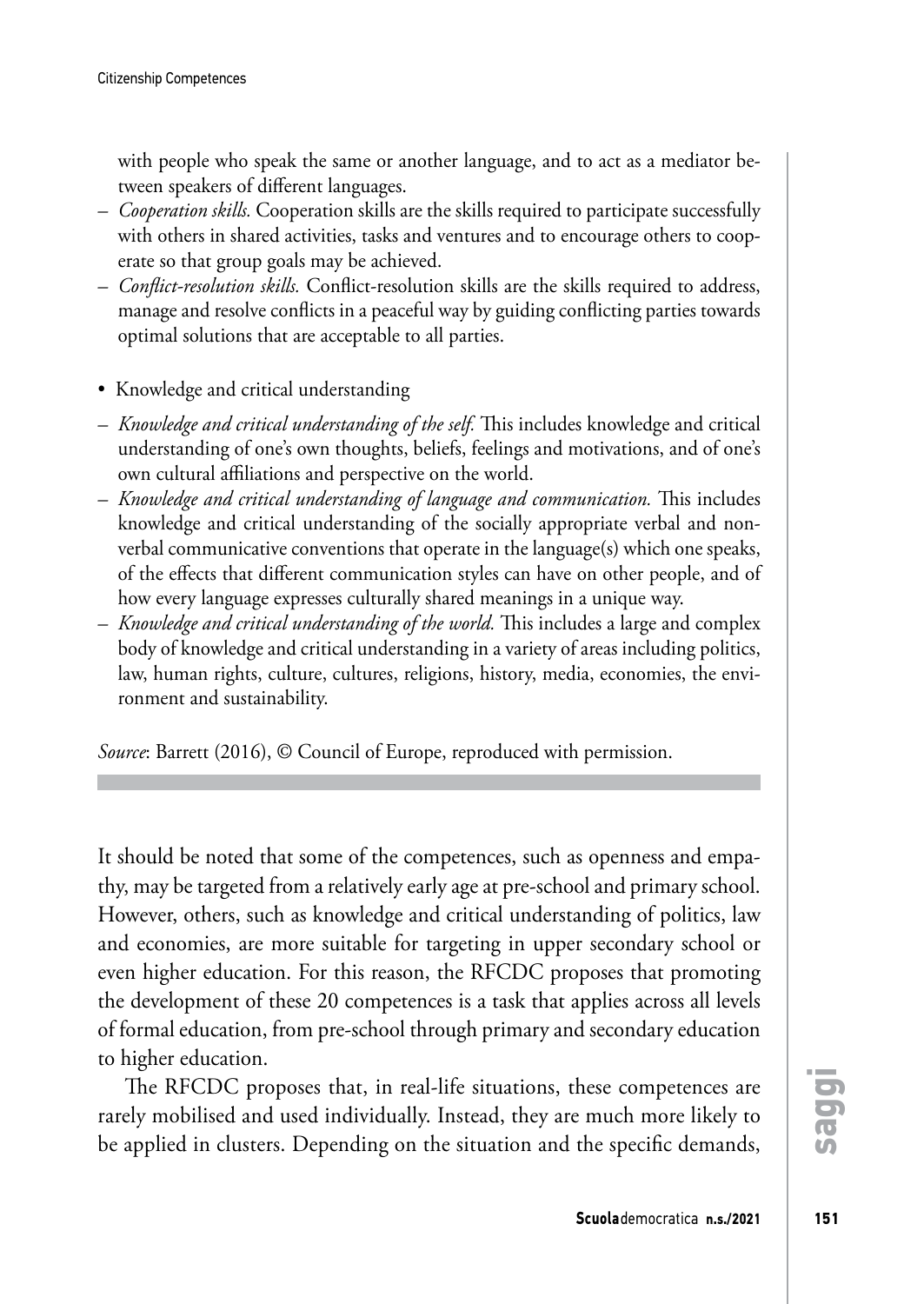challenges and opportunities of that situation, as well as the specific needs of the individual within the situation, different subsets of competences will be activated and used. As has been noted already, the RFCDC construes the activation and use of competences as a fluid and dynamic process. Because any given situation changes over time, an effective and adaptive response requires the constant monitoring of the situation and the appropriate ongoing adjustment of the competences being used. In other words, the RFCDC proposes that a democratically competent individual activates and uses clusters of competences in a fluid, dynamic and adaptive manner in order to meet the constantly shifting demands, challenges and opportunities that arise in democratic situations.

#### **3. Some of the distinctive features of the RFCDC competence model**

There are several distinctive features of the RFCDC competence model that distinguish it from the previous competence schemes that were audited. One of these distinctive features is the fourfold classification of competences, as opposed to the more traditional threefold classification into attitudes, skills and knowledge. This was a result of including values explicitly as a fourth category of competences.

Those who are familiar with existing competence schemes may be surprised by the appearance of values as a distinct type of competence. However, it is important to bear in mind that the term 'competence' is not being used here in its casual everyday sense as a synonym of 'ability', but in a more technical sense to refer to the psychological resources that need to be activated and used to meet the demands and challenges of democratic situations. Values are included in the model for several reasons. First, values do in fact appear (although often only implicitly) in many of the previous competence schemes which were audited. Thus, their omission from the current model would have meant that the model was only partially capturing the contents of those previous schemes (values are not always obvious in previous schemes because they are usually included under the heading of attitudes rather than under their own separate heading). Second, there are several characteristics that differentiate values from attitudes. These include their generality, trans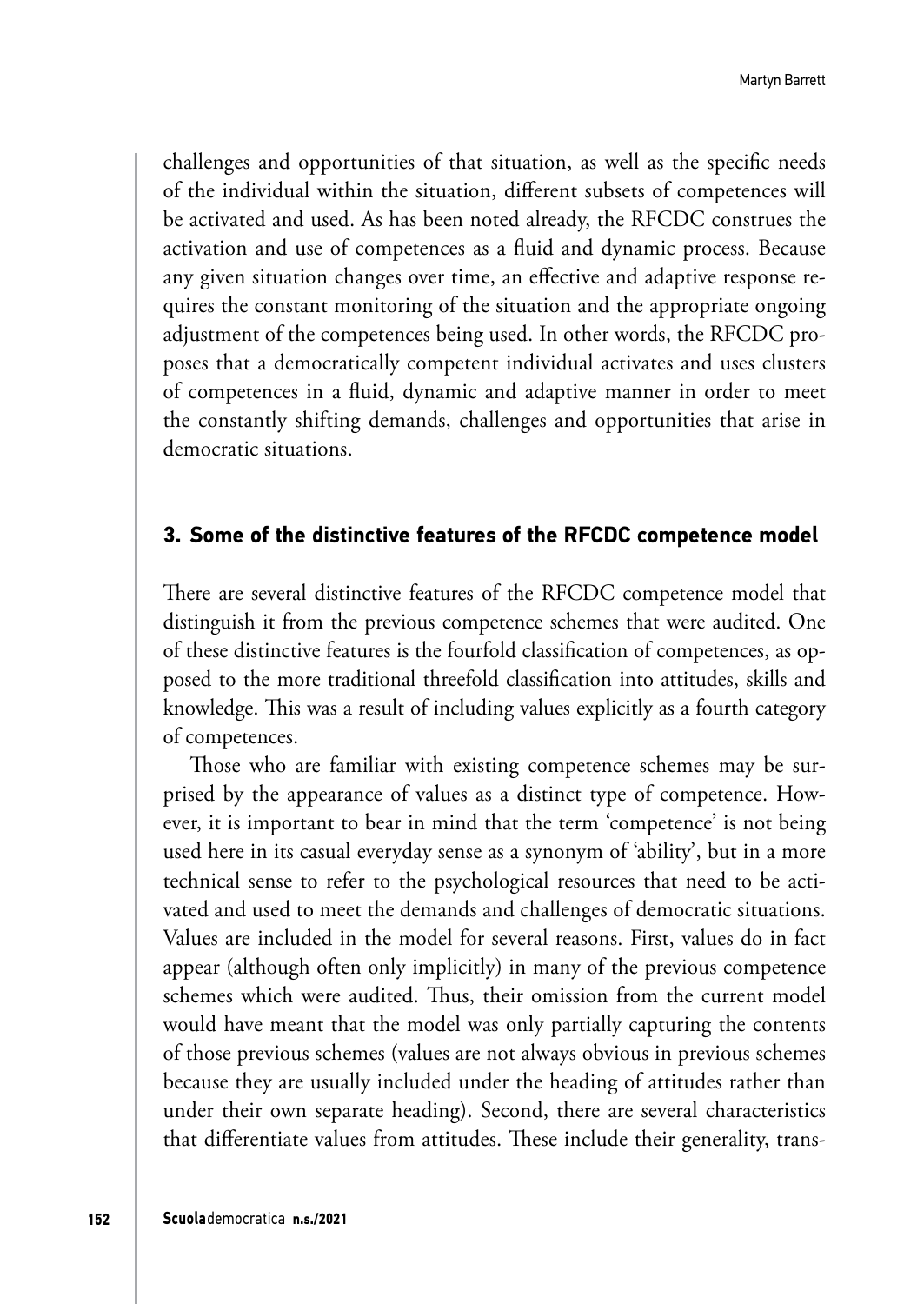situational applicability, focus on desirable goals, and normativity (Schwartz, 2006). Third, values are essential for conceptualising the competences relevant for democratic citizenship. This is because without a specification of the particular values that underpin the use of the competences, they would not be *democratic* competences but would instead be more general political competences which could be used in the service of many other kinds of political order, including anti-democratic orders. For example, one could be a responsible, self-efficacious, skilful and politically well-informed citizen within a totalitarian dictatorship if a different set of values were to be employed as the foundation for one's behaviour. Thus, the values in the RFCDC model are essential for the characterisation of *democratic* competence.

A second distinctive characteristic of the RFCDC competence model is that it does not include any behaviours (unlike some other schemes). This is because competences (in the plural) were defined by the RFCDC as the *internal psychological resources* (i.e., values, attitudes, skills, knowledge and understanding) that enable the individual to respond to specific situations appropriately and effectively. Behaviour itself is instead the *external outcome* of applying competences to situations. Every competence has behavioural expressions, and all competent behaviours are a product of deploying one or more underlying competences. However, behaviours themselves are not competences.

A third characteristic that differentiates the RFCDC model of citizenship competences from some previous competence schemes is that it does not include 'dispositions' as a type of competence. In the audit, it was found that 'dispositions' were among the most difficult putative competences to classify, primarily because they were very poorly defined, with 'disposition' typically being used as a non-specific catch-all term for any and all underlying psychological factors that might motivate or drive democratic behaviours. It was also unclear how some of these putative 'dispositions' differ from their end result (e.g., how 'disposition to be empathic' differs from 'being empathic'). In the RFCDC competence model, the values and attitudes function as the motivations and drivers of behaviour, eliminating any need for the inclusion of 'dispositions'. For example, a person is empathic because they are open to others, respectful of others, have empathic skills, and value the dignity of others. Likewise, a person engages in active participation not because they have a 'disposition' to engage in active participation but because they value democ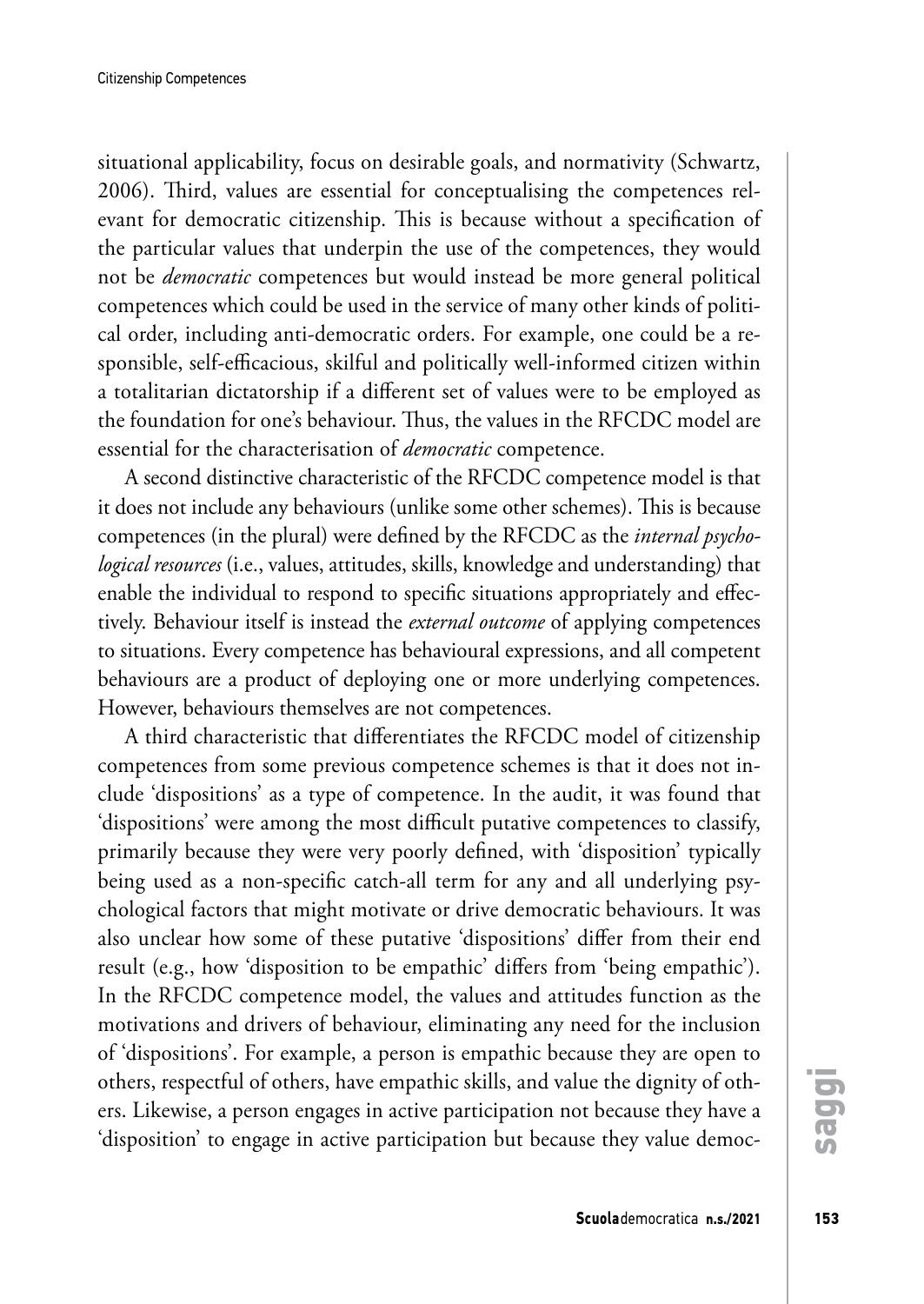racy and are civically minded and responsible, and understand the importance of political action. Thus, the RFCDC model treats values and attitudes as the specific underlying psychological factors that motivate and drive democratic behaviours, rather than any non-specific and generalised 'dispositions'.

Fourth, whereas traditional competence schemes classify competences into attitudes, skills and *knowledge*, the RFCDC classifies competences into values, attitudes, skills, and *knowledge and critical understanding*. A distinction is drawn between knowledge and understanding. In keeping with the standard use of the term, knowledge is defined as the body of information that is possessed by a person. By contrast, understanding is defined as the comprehension and appreciation of meanings. The distinction is important because it is possible to know something without understanding it (e.g., one can memorise and therefore know that human rights are universal, inalienable and indivisible without understanding what is meant by these three terms and their implications). Knowledge is necessary but not sufficient for understanding. For this reason, the RFCDC emphasises the need for not only knowledge but also understanding in order for an individual to be democratically competent. In addition, note the term '*critical* understanding' that is used by the RFCDC. This term is used in order to emphasise the need for the comprehension and appreciation of meanings in the context of democratic processes to involve active reflection on and critical evaluation of that which is being interpreted and understood (as opposed to unreflective, habitual and automatic interpretation).

#### **4. Descriptors and proficiency levels in CCE**

In order to assist education systems to achieve the goal of equipping learners with these 20 citizenship competences, the RFCDC provides validated and scaled descriptors for all of the competences. Descriptors are clear, explicit and concise statements or descriptions of the concrete observable behaviours that a person will display if they have achieved a certain level of proficiency in a given competence. In other words, they are indicators of an individual's level of achievement in that competence. Examples of the scaled descriptors for two of the competences are shown in Box 2.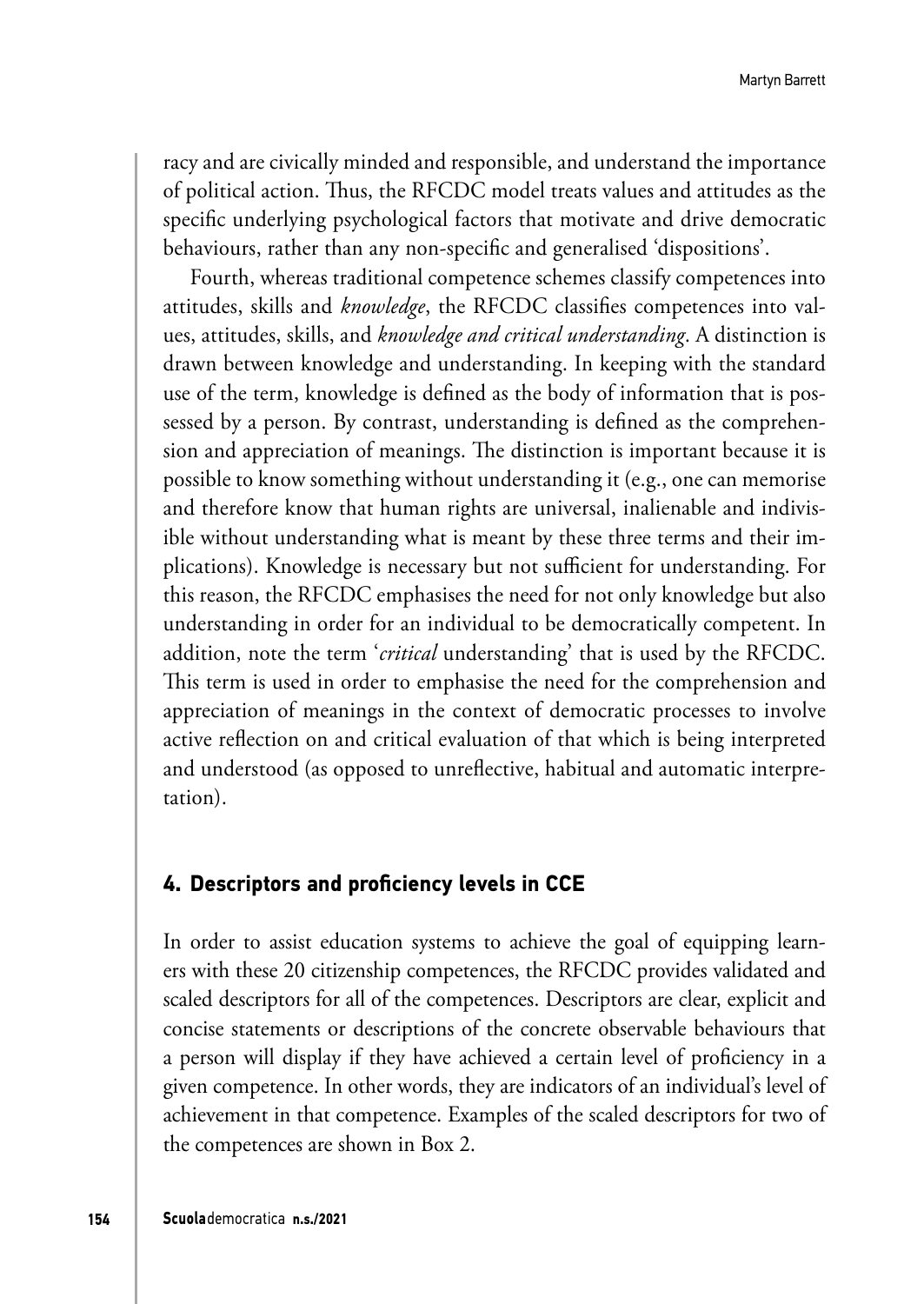Box 2

*Scaled descriptors for civic-mindedness and for skills of listening and observing*

## CIVIC-MINDEDNESS

- *Basic level of proficiency*
- Expresses a willingness to co-operate and work with others
- Collaborates with other people for common interest causes
- *Intermediate level of proficiency*
- Expresses commitment to not being a bystander when the dignity and rights of others are violated
- Discusses what can be done to help make the community a better place
- *Advanced level of proficiency*
- Exercises the obligations and responsibilities of active citizenship at either the local, national or global level
- Takes action to stay informed about civic issues

### SKILLS OF LISTENING AND OBSERVING

- *Basic level of proficiency*
- Listens attentively to other people
- Listens carefully to differing opinions
- *Intermediate level of proficiency*
- Can listen effectively in order to decipher another person's meanings and intentions
- Watches speakers' gestures and general body language to help himself/herself to figure out the meaning of what they are saying
- *Advanced level of proficiency*
- Pays attention to what other people imply but do not say
- Notices how people with other cultural affiliations react in different ways to the same situation

*Source*: Barrett *et al.* (2018b), © Council of Europe, reproduced with permission.

As can be seen from Box 2, the behaviours that are used to characterise proficiency at the three levels become increasingly more sophisticated and complex as one moves up through the levels of proficiency. However, even at the basic level, an individual is still displaying a degree of proficiency in the use of the competence.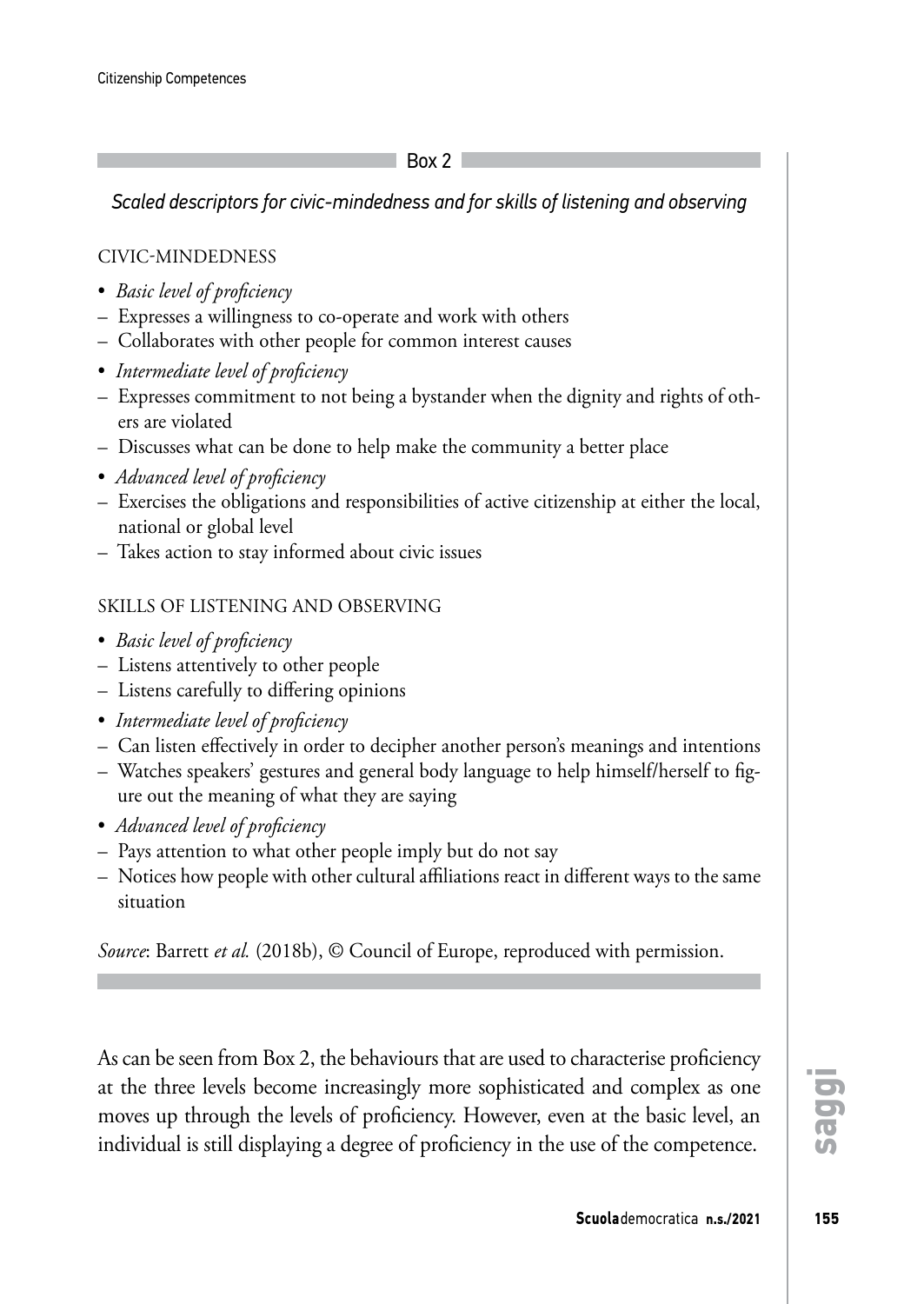It is important to note that the RFCDC descriptors were not established through expert judgement but through an empirical process to ensure that they represent real levels of proficiency that may be displayed by learners and to ensure that they can be used easily by teachers in the classroom. The empirical process used to establish the descriptors involved the following steps.

In the first step, a set of criteria that could be used for formulating descriptors was drawn up. It was decided that, for ease of use by teachers, descriptors should be relatively brief (ideally no longer than about 25 words), positive in wording (expressing an ability in terms of what a person can do rather than what they cannot do), clear in their wording (transparent and not jargon-laden, and written using relatively simple grammar), independent (self-standing and not taking on meaning only in relationship to other descriptors), and definite (describing a concrete behaviour or achievement indicating that the relevant competence has been mastered to a particular level of proficiency).

In addition, and importantly, it was decided that the descriptors should be formulated using the language of learning outcomes, so that they could be used for curriculum development, pedagogical planning and assessment purposes. For this reason, each descriptor contained an action verb together with the object of that verb, with the behaviour described being both observable and assessable (cf. Kennedy, 2006).

The development of the descriptors then began with an audit of existing psychometric scales, research documents and policy documents which contained potentially suitable statements about behaviours and learning outcomes that could be matched to one of the 20 competences. In total, 98 source documents were audited. Scale items and statements found in these documents were extracted and rephrased to construct short statements that could potentially serve as descriptors. Initially, 2,085 descriptors were written. These draft descriptors were then subjected to a critical scrutiny of their compliance with the criteria stated above by two experts working together. After this process, 1,371 descriptors were retained.

These descriptors were then evaluated using a series of rating tasks, validation tasks and scaling tasks which involved 3,094 teachers across Europe. Teachers were given subsets of the descriptors and asked to assign each descriptor to its relevant competence (in order to ensure that each descriptor mapped unambiguously onto only one competence), to rate the descriptors against three criteria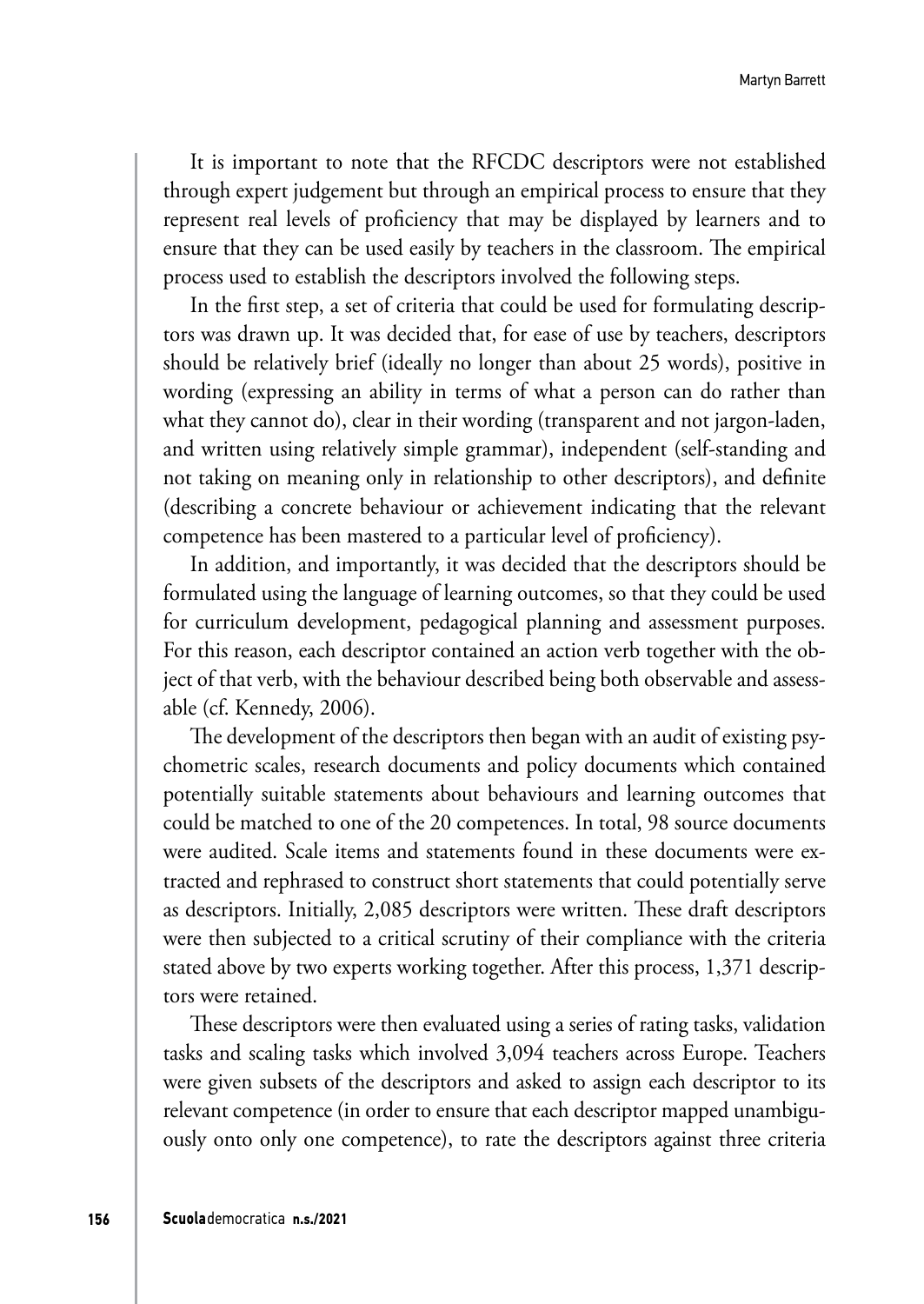(clarity, concreteness, and observability in an education setting), to rate the usefulness of each descriptor for different levels of education, and to give feedback on the wordings of the descriptors. The most highly rated descriptors were then taken forward into the next phase of the work, in which further teachers were asked to use subsets of the descriptors for rating individual learners in their classes, and also to report on how easy it was to use each individual descriptor for this purpose. These data were used to eliminate further descriptors that were not easy to use in practice, and to statistically scale the remaining descriptors to three levels of proficiency – basic, intermediate or advanced. Through these processes, 447 highly rated scaled descriptors covering all 20 competences in the model were identified. Of these, 135 were classified as key descriptors on the basis of the scaling data and their wording. The full bank of 447 validated descriptors, and the subset of 135 key descriptors, are reported in Barrett *et al.* (2018b).

It should be noted that the scaling procedure that was used indicates that the descriptors are cumulative across the three levels of proficiency. In other words, if a learner displays a behaviour at an advanced level of proficiency for a particular competence, then it is highly likely that he or she will also display the behaviours at both the intermediate and basic levels for that same competence. However, if a learner displays a behaviour at an intermediate level of proficiency, then it is highly likely that he or she will display the behaviours at the basic level, but he or she may not necessarily display the behaviours at the advanced level.

That said, the scaling procedure does *not* imply that once a person has achieved a certain level of proficiency, he or she can only increase his or her proficiency level further. It is always possible that regressions can occur. For example, this might happen as a result of a change to the political climate of a country, an encounter with someone from a previously unknown cultural background, or a negative personal experience. If this happens, then a learner may require additional support for returning back to the higher level of proficiency.

In addition, a learner is likely to be at different levels of proficiency on different competences (e.g., he or she may be at an advanced level of proficiency on empathy but at a basic level on knowledge and critical understanding of politics, law and economies). There is no reason to assume that progress in the development of the 20 citizenship competences proceeds in a coordinated manner; instead, advances in proficiency will take place at different times for different competences.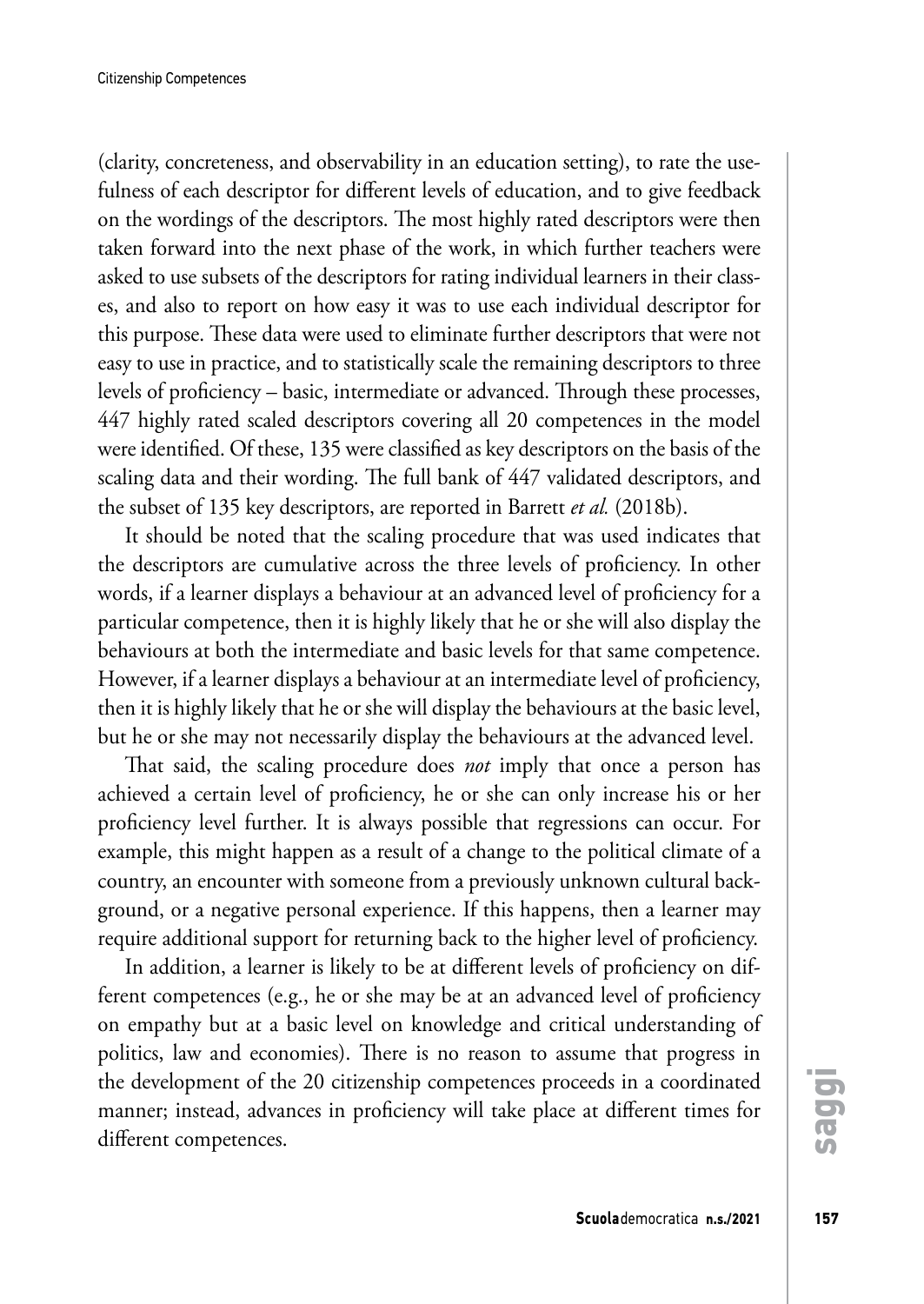The key point about the descriptors is that they provide an operationalisation of the 20 citizenship competences in terms of the concrete observable behaviours that may be displayed by learners at different levels of proficiency in those competences.

# **5. Using the descriptors**

Because the descriptors are phrased as learning outcomes, they can be used for numerous purposes. For example, they can be used to develop a curriculum which specifies not only the citizenship competences but also the specific learning outcomes that should be targeted at particular educational levels. The descriptors can also be used as a tool for designing learning activities for enhancing learners' citizenship competences, by providing specifications of the learning outcomes that need to be achieved through the activities. In addition, the descriptors can be used to support the assessment of learners' levels of proficiency. For example, assessments might be conducted for the purpose of determining a learner's current levels of proficiency, learning gaps or learning needs, so that further learning activities can then be planned in such a way that they help him or her to achieve higher levels of proficiency (formative assessment). Assessments can also be conducted using the descriptors for the purpose of determining a learner's levels of proficiency in a specific set of competences after a period of learning (summative assessment). Guidance on how to use the descriptors in curriculum review, pedagogical planning and assessment is provided in the third volume of the RFCDC (Barrett *et al.*, 2018c).

#### **Conclusion**

The model of citizenship competences and the descriptors that are provided by the RFCDC offer educators the opportunity to implement a comprehensive, coherent and transparent approach to CCE. Such an approach is comprehensive because it covers all of the citizenship competences that need to be promoted through CCE. The approach is also coherent, because it enables alignment to be achieved between curriculum, pedagogy and assessment (with the same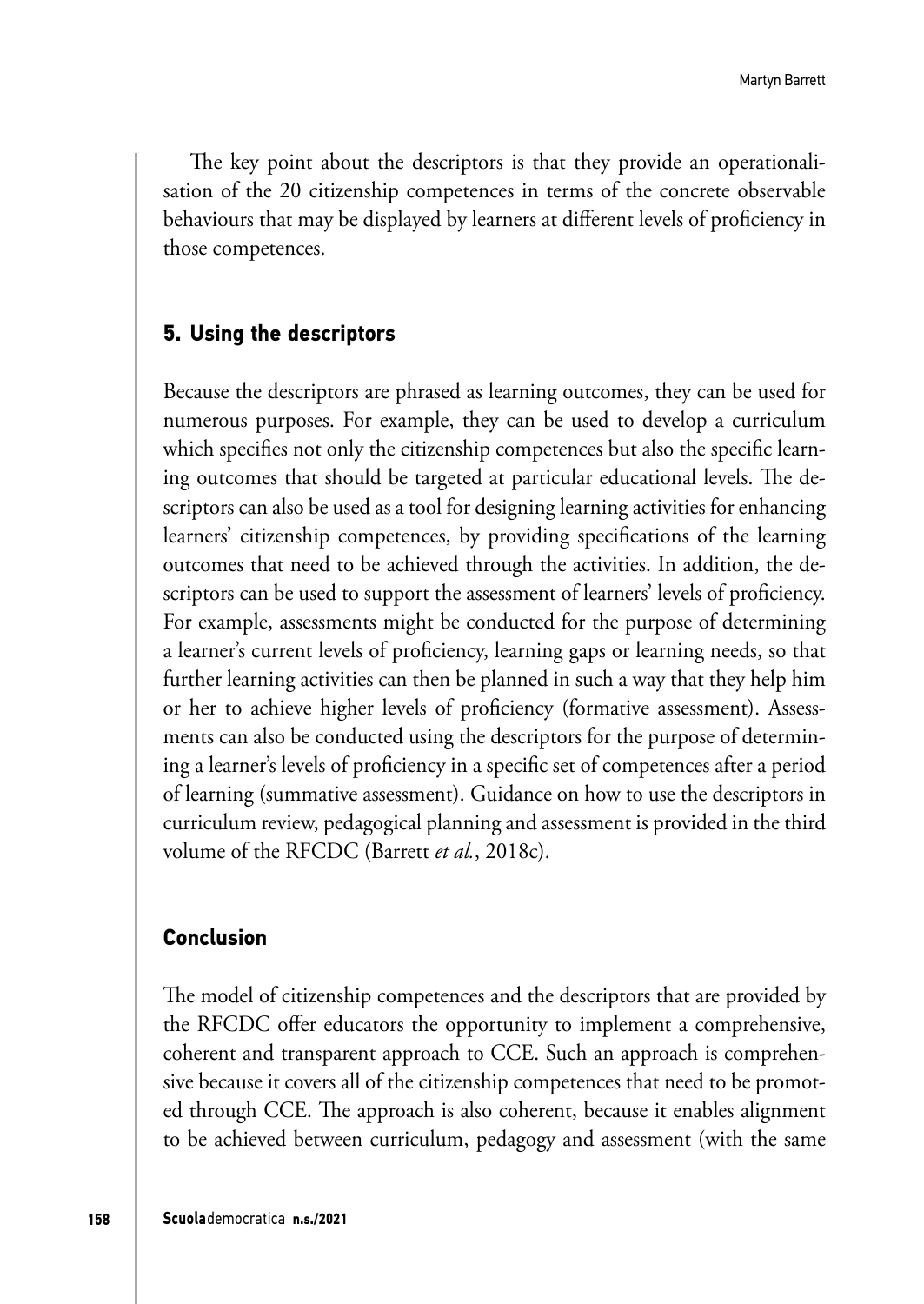set of competences and descriptors being used to plan the curriculum, to design pedagogical activities, and to assess learners' levels of proficiency). CCE based on the RFCDC is also transparent because the citizenship competences, and the levels of proficiency in those competences, are explicit and clearly defined and can be understood by all stakeholders, including education policymakers, teacher trainers, school principals, teachers and learners.

In short, the RFCDC model of citizenship competences provides a powerful set of tools that may be used in a systematic way by CCE to equip learners with all of the citizenship competences that are needed for life as active and competent citizens in culturally diverse democratic societies.

# **References**

- Barrett, M. (2016), *Competences for Democratic Culture: Living Together as Equals in Culturally Diverse Democratic Societies*, Strasbourg, Council of Europe Publishing.
- Barrett, M., de Bivar Black, L., Byram, M., Faltýn, J., Gudmundson, L., van't Land, H., Lenz, C., Mompoint-Gaillard, P., Popović, M., Rus, C., Sala, S., Voskresenskaya, N. and Zgaga, P. (2018a), *Reference Framework of Competences for Democratic Culture*, Volume 1: *Context, Concepts and Model*, Strasbourg, Council of Europe Publishing.
- Barrett, M., de Bivar Black, L., Byram, M., Faltýn, J., Gudmundson, L., van't Land, H., Lenz, C., Mompoint-Gaillard, P., Popović, M., Rus, C., Sala, S., Voskresenskaya, N. and Zgaga, P. (2018b), *Reference Framework of Competences for Democratic Culture*, Volume 2: *Descriptors of Competences for Democratic Culture*, Strasbourg, Council of Europe Publishing.
- Barrett, M., de Bivar Black, L., Byram, M., Faltýn, J., Gudmundson, L., van't Land, H., Lenz, C., Mompoint-Gaillard, P., Popović, M., Rus, C., Sala, S., Voskresenskaya, N. and Zgaga, P. (2018c), *Reference Framework of Competences for Democratic Culture*, Volume 3: *Guidance for Implementation*, Strasbourg, Council of Europe Publishing.
- Jonnaert, P., Barrette, J., Masciotra, D., Yaya, M. and Morel (2006), *Revisiting the Concept of Competence as an Organizing Principle for Programs of Study: From Competence to Competent Action*, Genève, International Bureau of Education/UNESCO.
- Kennedy, D. (2006), *Writing and Using Learning Outcomes: A Practical Guide*, Cork, University College Cork.

Kennedy, D., Hyland, Á. and Ryan, N. (2009), «Learning Outcomes and Competences»,